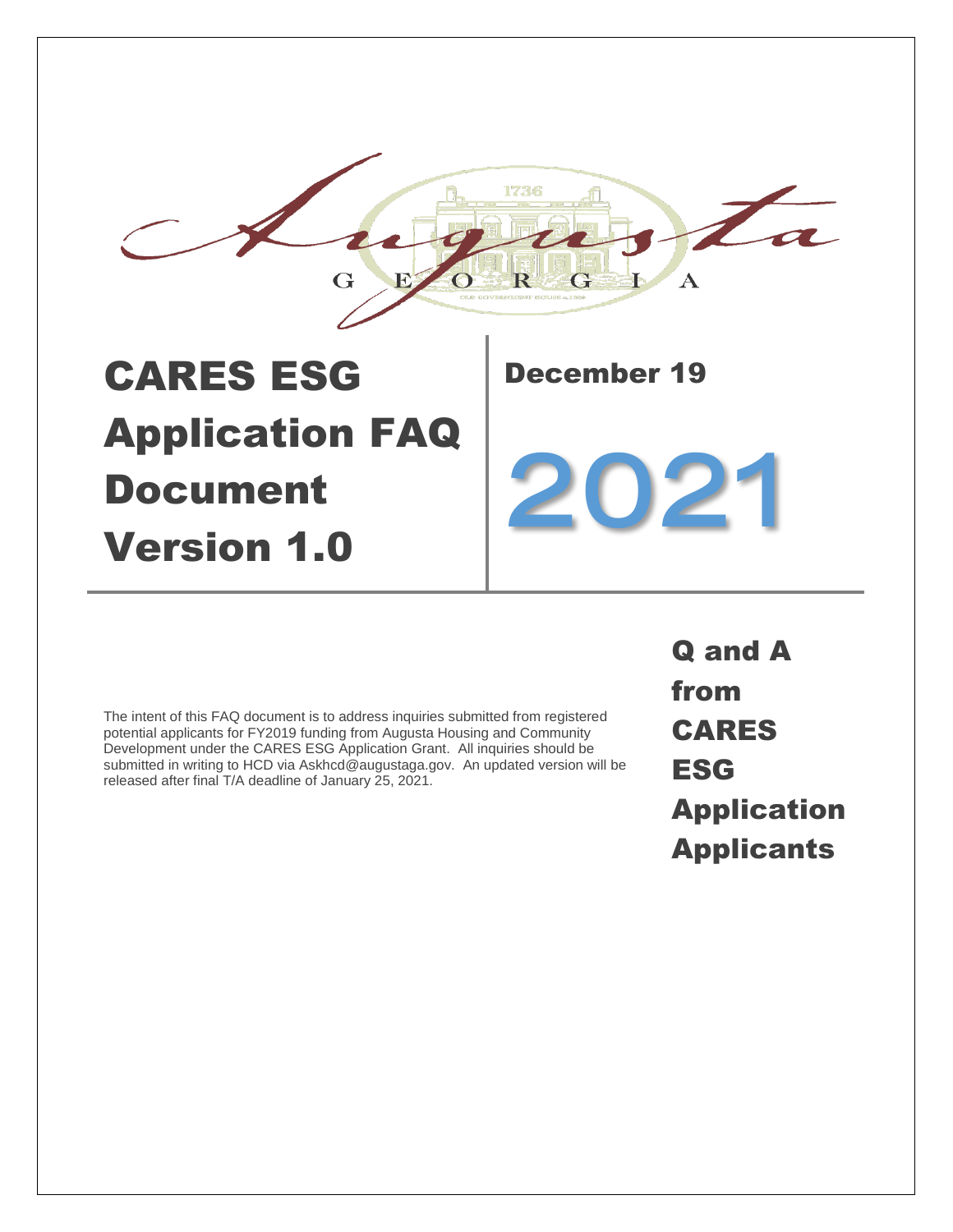# AUGUSTA HOUSING & COMMUNITY DEVELOPMENT DEPARTMENT CARES ESG APPLICATION GRANT APPLICATIONS – FREQURETLY ASKED QUESTIONS (FAQ'S) AND ANSWERS

# **OVERVIEW**

*Augusta Housing & Community Development Department is pleased to submit this "Frequently Asked Questions and Answers" component to our CARES ESG Grant Application Process. As additional questions are submitted, this document will be updated weekly. The document will be located on the department's main webpage.*

**With Rapid Rehousing, do I understand it correctly that funding is to be requested for clients served between March 1 and August 31, 2021**

**In the Program Design manual – page 4, section 4 on Rapid Rehousing, it states that "Programs can offer up to 12 months of additional rental support" which we do and plan on expanding our scope based on funding.**

**Since this additional 12 months is outside of the contract period, are any of those expenses eligible for reimbursement? Alternatively, do we limit our budget to expenses in the March 1 – Aug 31 period and save the additional budgeting for the balance of the funding application on June 8th?**

If an Applicant is proposing to provide medium term rental assistance, please keep in mind that your grant term will be for a period of 6 months from which we are able to reimburse eligible expenses. As such, the additional 6 months of rental assistance that you may intend to provide will not be reimbursable under this agreement. You may propose any program however, you must be able to expend funds and report on all goals within the defined grant period. Anything beyond that period can be addressed should a subsequent award be made under a different agreement.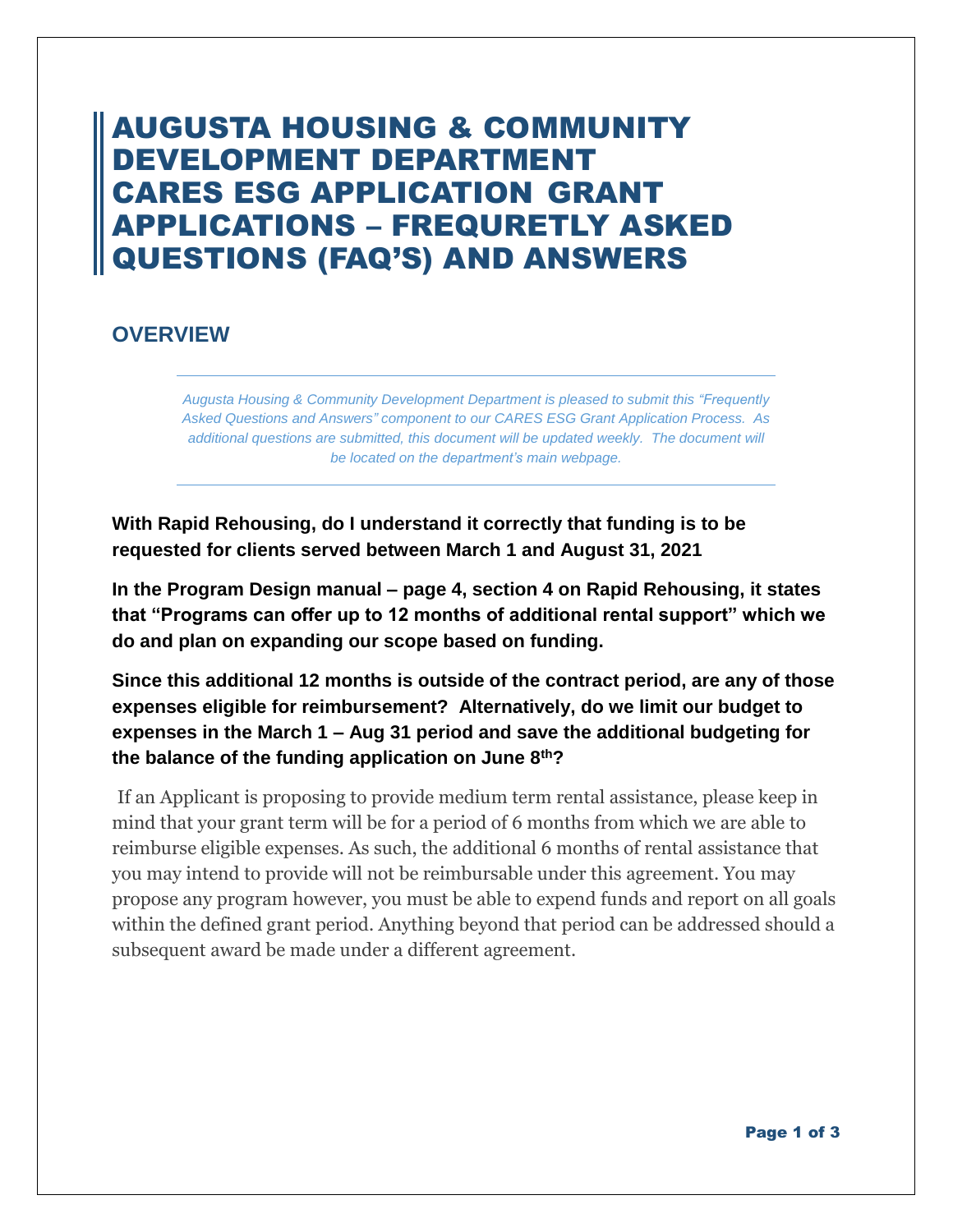**During the CARES Act Funding workshop on 1/13/2021, I recall being told to fill out just one application for multiple request. In the HCD ESG Cares Act Program Design Executive Summary given to us, it says on page 7 as part of the requirements, "Separate Applications for Separate Projects." Care we supposed to fill out one application for ESG and RRH or two separate applications for each.** 

The referenced section on Page 7 of the Program design should have read for "Separate Project Sponsors." Sorry again for the confusion caused by this typo, the Program Design Manual has been updated to reflect the correct statement.

**On the contact information page of the grant (page 4) is ask for "Program Name." since we will be applying for funding for multiple programs in one application, what should we put for program name? A combination of all the programs we are requesting funding?**

### **Also on page 10 regarding the program budget, would this be the combined programs budgets for the March 2021 – Augusta 2021 six month period, or 2021 fiscal year, or budget for the entire reimbursable period of March 2020 through August 2021?**

An Applicant's program name can be anything that identifies their program in the system. The program budget should reflect the funding you are requesting for all programs based on the proposed term of the agreement. If Applicants would like to include the full year in your budget, just make sure that the ESG requested reflects what can be spent during the grant agreement term. The only retroactive part of your budget should be shelter operations, which can include March 2020 – August 2021 that has not already been covered under other funding programs.

**On Part D - Performance Measurement, is this performance measurement for the 2021 fiscal year or for just March 2021 through Augusta 2021? If, for example, we are reporting meals - we need to go to March 2020 until August 2021. Therefore a combination of actual statistics plus projections?**

The shelter operations goals would include your actuals (based on reimbursement) from March 2020 forward.

RRH and Prevention cannot be dated backwards. These will only be costs incurred during the grant term of March – August 2021, therefore Applicants would provide this data as projections.